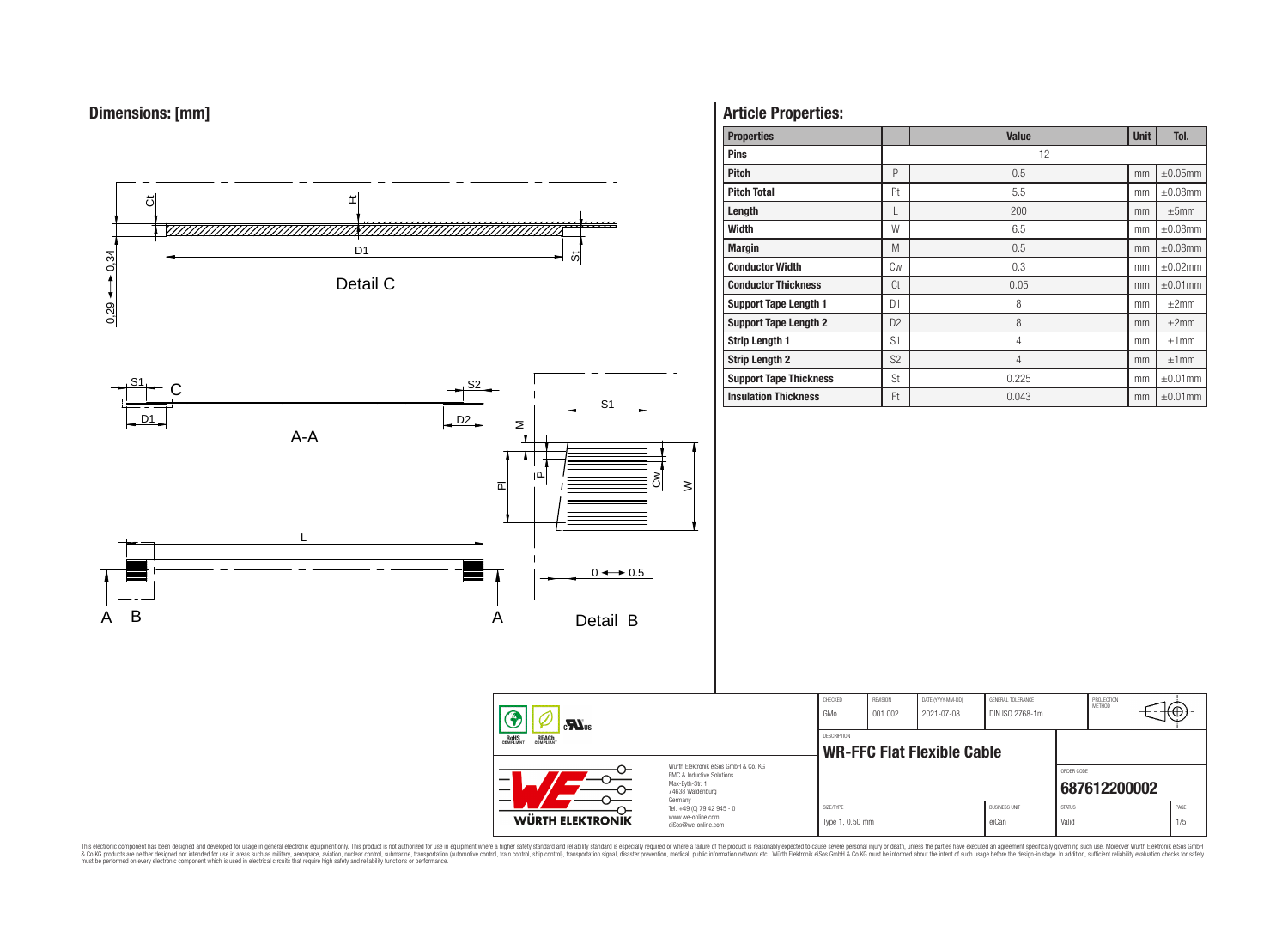## **Kind Properties:**

| <b>Duruping</b> | ററ<br>20 Mating cycles |
|-----------------|------------------------|

# **Material Properties:**

| <b>Insulator Material</b> | PET (White) |
|---------------------------|-------------|
| <b>Tape Material</b>      | PET (Blue)  |
| <b>Contact Material</b>   | Copper      |
| <b>Contact Plating</b>    | Tin         |

# **General Information:**

| Operating Temperature                   | -30 up to +105 $^{\circ}$ C |
|-----------------------------------------|-----------------------------|
| <b>Heat Resistance</b>                  | 110 °C x 96 HRS             |
| <b>Flammability Rating according to</b> | UL SUB.758                  |
| <b>Moisture Resistance</b>              | 40 °C, 95 % RH x 96 HRS     |

# **Electrical Properties:**

| <b>Properties</b>            |           | <b>Test conditions</b> | Value | <b>Unit</b> | Tol. |
|------------------------------|-----------|------------------------|-------|-------------|------|
| <b>Rated Current</b>         | 'R        |                        | 0.5   | А           | max. |
| <b>Working Voltage</b>       |           |                        | 60    |             |      |
| <b>Insulation Resistance</b> | $R_{ISO}$ | 500 V (DC)             | 1000  | $M\Omega/m$ | min. |
| <b>Withstanding Voltage</b>  |           | min No Breakdown       | 500   | V(AC)       |      |
| <b>Conductor Resistance</b>  | R         |                        | 1.4   | $\Omega/m$  | max. |
| <b>Contact Resistance</b>    | R         |                        | 20    | mΩ          | max. |

# **Mechanical Properties:**

| <b>Properties</b>              | <b>Test conditions</b> | Value | <b>Unit</b>       | Tol. |
|--------------------------------|------------------------|-------|-------------------|------|
| <b>Elongation of Insulator</b> |                        | 60    | $\frac{0}{0}$     | min. |
| <b>Tensile strength</b>        |                        | 35    | N/mm <sup>2</sup> | min. |
| <b>Flexing test</b>            | $180^\circ$            | 20    | Times             | min. |
| <b>Abrasion</b>                |                        | 10000 | Times             | min. |

# **Certification: RoHS Approval RoHS Approval Compliant [2011/65/EU&2015/863] REACh Approval REACh Approval Conform or declared [(EC)1907/2006]**

**CULus Approval CULUS Approval** 

# **Packaging Properties:**

| $\mathbf{M}$ us                                       |                                                                                                                     | CHECKED<br>GMo                                   | REVISION<br>001.002 | DATE (YYYY-MM-DD)<br>2021-07-08 | GENERAL TOLERANCE<br>DIN ISO 2768-1m |                        | PROJECTION<br>METHOD | ा∖⊕≀-       |  |
|-------------------------------------------------------|---------------------------------------------------------------------------------------------------------------------|--------------------------------------------------|---------------------|---------------------------------|--------------------------------------|------------------------|----------------------|-------------|--|
| <b>ROHS</b><br>COMPLIANT<br><b>REACH</b><br>COMPLIANT |                                                                                                                     | DESCRIPTION<br><b>WR-FFC Flat Flexible Cable</b> |                     |                                 |                                      |                        |                      |             |  |
| –<br>—<br>-                                           | Würth Flektronik eiSos GmbH & Co. KG<br><b>EMC &amp; Inductive Solutions</b><br>Max-Evth-Str. 1<br>74638 Waldenburg |                                                  |                     |                                 |                                      | ORDER CODE             | 687612200002         |             |  |
| WÜRTH ELEKTRONIK                                      | Germany<br>Tel. +49 (0) 79 42 945 - 0<br>www.we-online.com<br>eiSos@we-online.com                                   | SIZE/TYPE<br>Type 1, 0.50 mm                     |                     |                                 | <b>BLISINESS LINIT</b><br>eiCan      | <b>STATUS</b><br>Valid |                      | PAGE<br>2/5 |  |

This electronic component has been designed and developed for usage in general electronic equipment only. This product is not authorized for subserved requipment where a higher selection equipment where a higher selection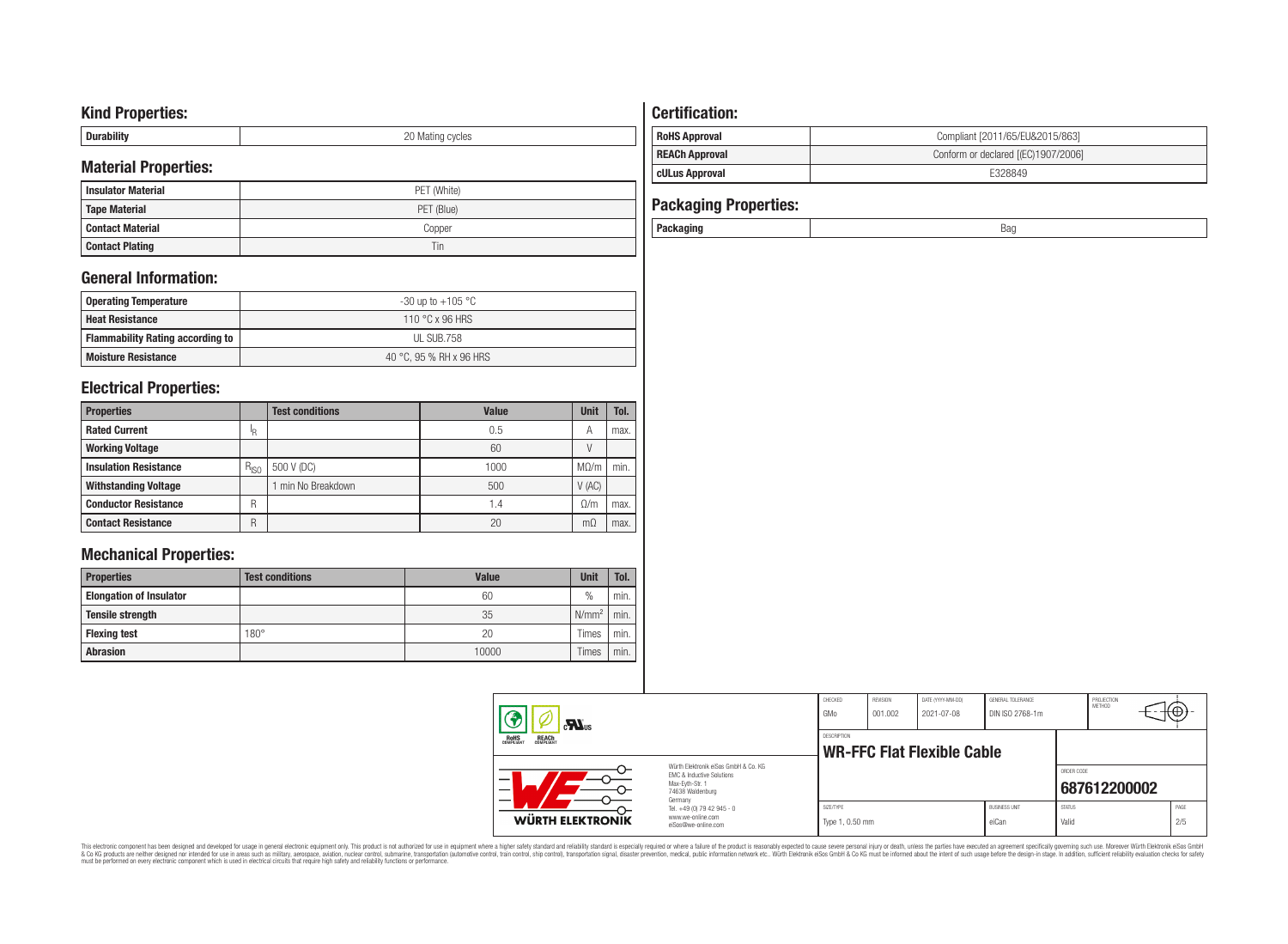

|                                                                                                                                | <b>CHECKED</b><br>GMo                                   | <b>REVISION</b><br>001.002 | DATE (YYYY-MM-DD)<br>2021-07-08 | GENERAL TOLERANCE<br>DIN ISO 2768-1m |                        | PROJECTION<br>METHOD | ₩           |  |
|--------------------------------------------------------------------------------------------------------------------------------|---------------------------------------------------------|----------------------------|---------------------------------|--------------------------------------|------------------------|----------------------|-------------|--|
|                                                                                                                                | <b>DESCRIPTION</b><br><b>WR-FFC Flat Flexible Cable</b> |                            |                                 |                                      |                        |                      |             |  |
| Würth Flektronik eiSos GmbH & Co. KG<br><b>FMC &amp; Inductive Solutions</b><br>Max-Evth-Str. 1<br>74638 Waldenburg<br>Germany |                                                         |                            |                                 |                                      | ORDER CODE             | 687612200002         |             |  |
| Tel. +49 (0) 79 42 945 - 0<br>www.we-online.com<br>eiSos@we-online.com                                                         | SIZE/TYPE<br>Type 1, 0.50 mm                            |                            |                                 | <b>BUSINESS UNIT</b><br>eiCan        | <b>STATUS</b><br>Valid |                      | PAGE<br>3/5 |  |

This electronic component has been designed and developed for usage in general electronic equipment only. This product is not authorized for subserved requipment where a higher selection equipment where a higher selection

WÜRTH ELEKTRONIK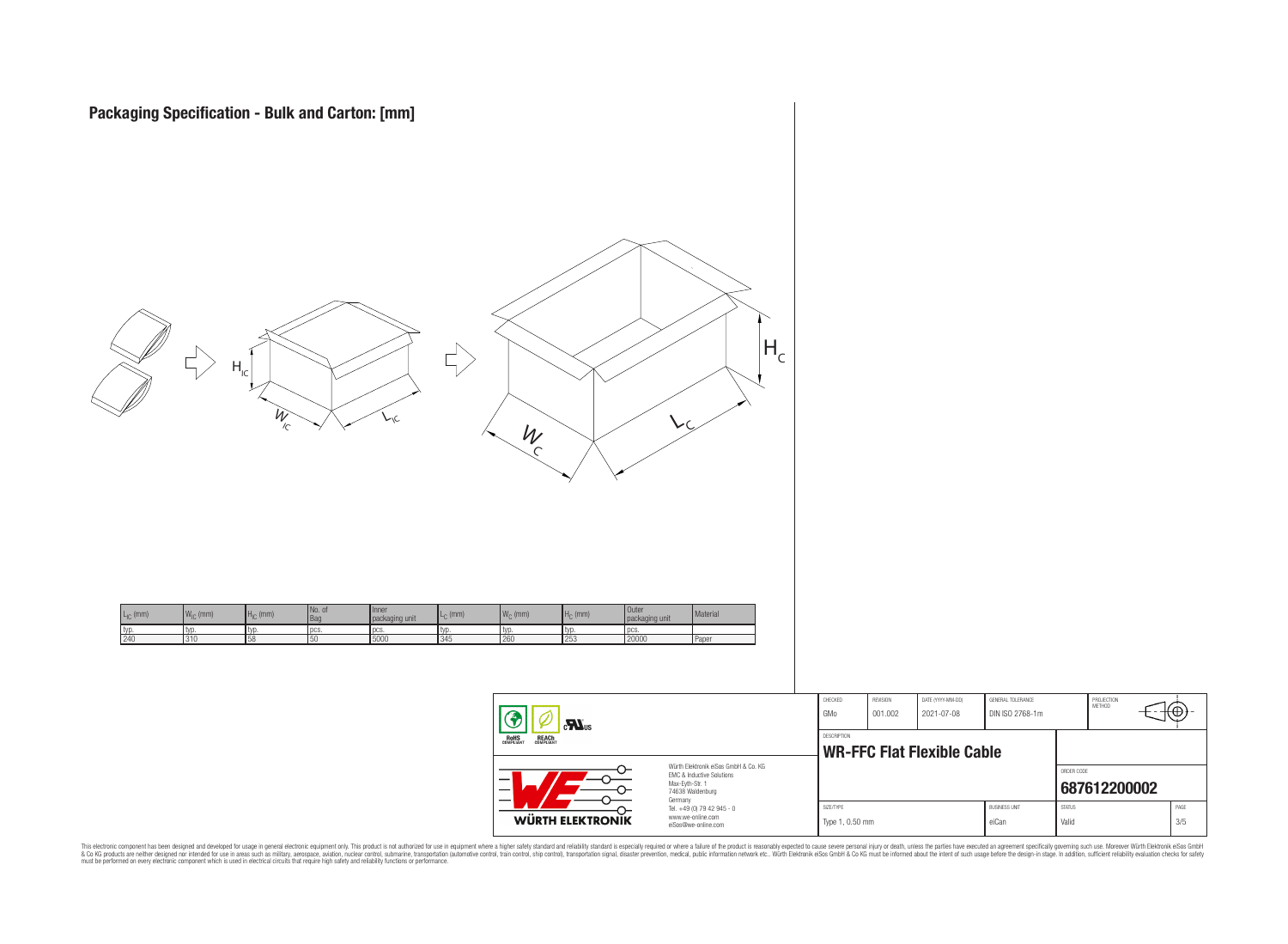## **Cautions and Warnings:**

## **The following conditions apply to all goods within the product series of the Connectors of Würth Elektronik eiSos GmbH & Co. KG:**

#### **General:**

- This mechanical component is designed and manufactured for use in general electronic equipment.
- Würth Elektronik must be asked for written approval (following the PPAP procedure) before incorporating the components into any equipment in fields such as military, aerospace, aviation, nuclear control, submarine, transportation (automotive control, train control, ship control), transportation signal, disaster prevention, medical, public information network, etc. where higher safety and reliability are especially required and/or if there is the possibility of direct damage or human injury.
- Mechanical components that will be used in safety-critical or high-reliability applications, should be pre-evaluated by the customer.
- The mechanical component is designed and manufactured to be used within the datasheet specified values. If the usage and operation conditions specified in the datasheet are not met, the component may be damaged or dissolved.
- Do not drop or impact the components, the component may be damaged.
- Prevent any damage or scratches on the component, especially on the actuator.
- Direct mechanical impact to the product shall be prevented (e.g overlapping of the PCB's).
- Würth Elektronik products are qualified according to international standards, which are listed in each product reliability report. Würth Elektronik does not warrant any customer qualified product characteristics beyond Würth Elektroniks' specifications, for its validity and sustainability over time.
- The responsibility for the applicability of the customer specific products and use in a particular customer design is always within the authority of the customer. All technical specifications for standard products do also apply to customer specific products.
- The mechanical component is designed to be used along with Würth Elektronik counterparts and tools. Würth Elektronik cannot ensure the reliability of these components while being used with other products.

#### **Product Specific:**

#### **Soldering:**

- The solder profile must comply with the technical product specifications. All other profiles will void the warranty.
- All other soldering methods are at the customers' own risk.

#### **Cleaning and Washing:**

- Washing agents used during the production to clean the customer application might damage or change the characteristics of the component, body, pins and termination. Washing agents may have a negative effect on the long-term functionality of the product.
- Using a brush during the cleaning process may deform function relevant areas. Therefore, we do not recommend using a brush during the PCB cleaning process.

#### **Potting and Coating:**

• If the product is potted in the customer application, the potting material might shrink or expand during and after hardening. Shrinking could lead to an incomplete seal, allowing contaminants into the components. Expansion could damage the components. We recommend a manual inspection after potting or coating to avoid these effects.

#### **Storage Conditions:**

- A storage of Würth Elektronik products for longer than 12 months is not recommended. Within other effects, the terminals may suffer degradation, resulting in bad solderability. Therefore, all products shall be used within the period of 12 months based on the day of shipment.
- Do not expose the components to direct sunlight.
- The storage conditions in the original packaging are defined according to DIN EN 61760-2.
- The storage conditions stated in the original packaging apply to the storage time and not to the transportation time of the components.

#### **Packaging:**

• The packaging specifications apply only to purchase orders comprising whole packaging units. If the ordered quantity exceeds or is lower than the specified packaging unit, packaging in accordance with the packaging specifications cannot be ensured.

#### **Handling:**

- Do not repeatedly operate the component with excessive force. It may damage or deform the component resulting in malfunction.
- In the case a product requires particular handling precautions, in addition to the general recommendations mentioned here before, these will appear on the product datasheet
- The temperature rise of the component must be taken into consideration. The operating temperature is comprised of ambient temperature and temperature rise of the component.The operating temperature of the component shall not exceed the maximum temperature specified.

These cautions and warnings comply with the state of the scientific and technical knowledge and are believed to be accurate and reliable. However, no responsibility is assumed for inaccuracies or incompleteness.

| $\mathbf{r}$<br>ROHS<br>COMPLIANT<br><b>REACH</b><br>COMPLIANT |                                                                                                          | CHECKED<br>GMo                                          | REVISION<br>001.002 | DATE (YYYY-MM-DD)<br>2021-07-08 | GENERAL TOLERANCE<br>DIN ISO 2768-1m |                        | PROJECTION<br>METHOD | ₩           |  |
|----------------------------------------------------------------|----------------------------------------------------------------------------------------------------------|---------------------------------------------------------|---------------------|---------------------------------|--------------------------------------|------------------------|----------------------|-------------|--|
|                                                                |                                                                                                          | <b>DESCRIPTION</b><br><b>WR-FFC Flat Flexible Cable</b> |                     |                                 |                                      |                        |                      |             |  |
|                                                                | Würth Elektronik eiSos GmbH & Co. KG<br>EMC & Inductive Solutions<br>Max-Eyth-Str. 1<br>74638 Waldenburg |                                                         |                     |                                 |                                      | ORDER CODE             | 687612200002         |             |  |
| <b>WÜRTH ELEKTRONIK</b>                                        | Germany<br>Tel. +49 (0) 79 42 945 - 0<br>www.we-online.com<br>eiSos@we-online.com                        | SIZE/TYPE<br>Type 1, 0.50 mm                            |                     |                                 | <b>BUSINESS UNIT</b><br>eiCan        | <b>STATUS</b><br>Valid |                      | PAGE<br>4/5 |  |

This electronic component has been designed and developed for usage in general electronic equipment only. This product is not authorized for use in equipment where a higher safety standard and reliability standard si espec & Ook product a label and the membed of the seasuch as marked and as which such a membed and the such assume that income in the seasuch and the simulation and the such assume that include to the such a membed and the such